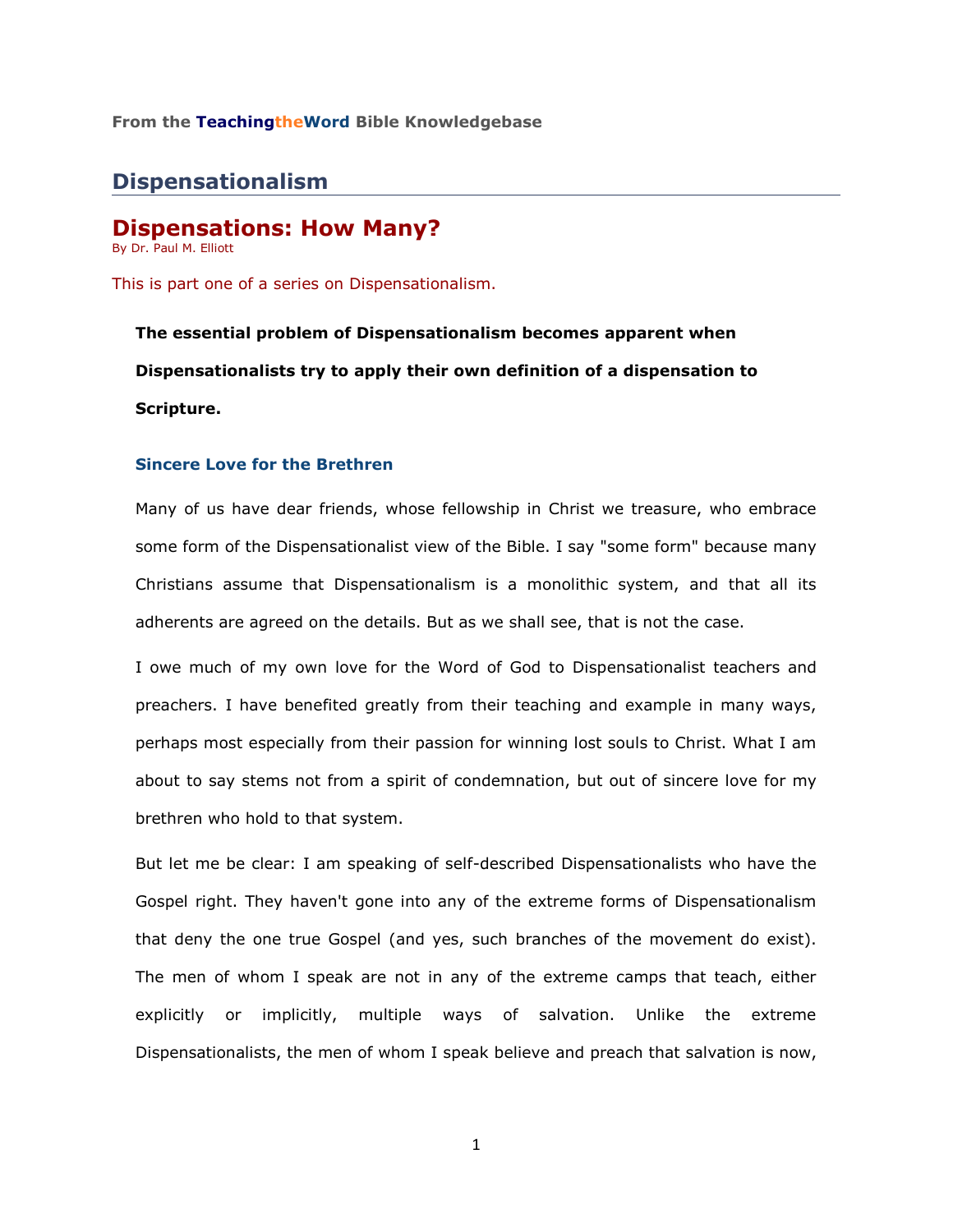always has been, and always will be, by grace alone, through faith alone, in Jesus Christ alone, totally apart from works of any kind.

#### **Looking at Scripture Through a Man-Made Lens**

But at the same time I believe that even my Dispensationalist friends who are sound on the Gospel are looking at Scripture through an untrustworthy, in fact dangerous, lens. Some have come to recognize that. Men who were trained in the Dispensationalist system have expressed growing concerns about Dispensationalism to me in private conversation and correspondence. I know that my experience is not unique; others have had similar encounters. Some of these men are now publicly distancing themselves from Dispensationalism, while others still wrestle privately with the issues that have risen in their minds.

Their struggles can perhaps best be summed up thus: Through their own study of the Scriptures they have come to understand that Dispensationalism is not a system of doctrine derived from and fully supported by Scripture alone, but imposes an extra-Biblical, man-made system upon the Bible. It requires a Christian to look at all of Scripture through a particular matrix that divides the Bible into man-made categories. Yet Dispensationalism has become the predominant theology among Bible-believing Christians during the past 150 years. How has this happened, and what is the danger in it?

### **Revisionist Histories of Dispensationalism: More Heat Than Light**

Writing a history of Dispensationalism is beyond the scope of this series of articles. What I intend to do, instead, is to focus on the key issues that transcend personalities, historical events, and even the marked differences in systems that are to be found among Dispensationalist teachers. I wish I could point readers to a good,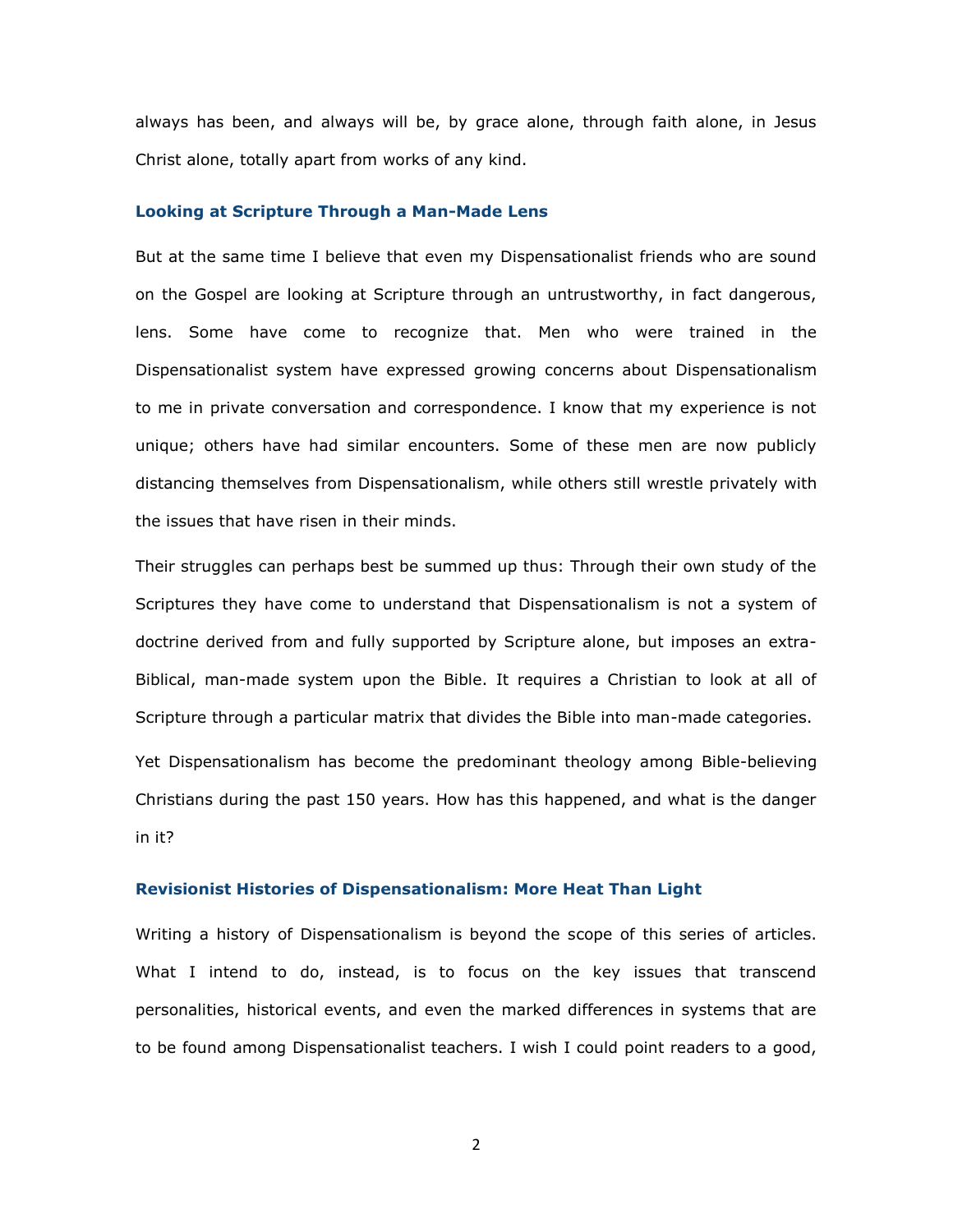unbiased history of Dispensationalism, but I know of none among the many books that have been written on the subject.

Let me add this further note: In this series I do not intend to follow the ungodly pattern of most other critiques of Dispensationalism that have been written in the past forty years. Virtually without exception, those books add far more heat than light. The authors, by and large, simply press their case for another man-made system in place of Dispensationalism. They often erect an inaccurate, straw-man version of Dispensationalism as the object of their criticisms. While these books do contain some valid criticisms of Dispensationalism, the authors' approach invalidates much of what they have to say. Furthermore, many of the biographies of leading Dispensationalist figures, which come from authors with similar agendas, contain misleading statements and even outright falsehoods. God forbid that I should follow in their steps.

#### **Dispensationalists' Definition of a Dispensation**

Let us begin by considering the Dispensationalist's definition of a dispensation. For this purpose I am citing the notes that appear at the beginning of Genesis in the four major editions of the Scofield Reference Bible, which has long been the "gold standard" study Bible of the movement. All four Scofield editions give this definition: "A dispensation is a period of time during which man is tested in respect of obedience to some specific revelation of the will of God."

The validity of the definition of any term, in any field, must be tested through application. When we are dealing with theological terms, that means application to Scripture. This is where the inherent problem of the Dispensationalists' definition of their foundational term first becomes apparent.

Even more importantly in the case of theological terms, they must *agree* with Scripture because they are *derived from* Scripture. The Dispensationalists' definition of a dispensation also fails this test, and that will be the subject of our next article.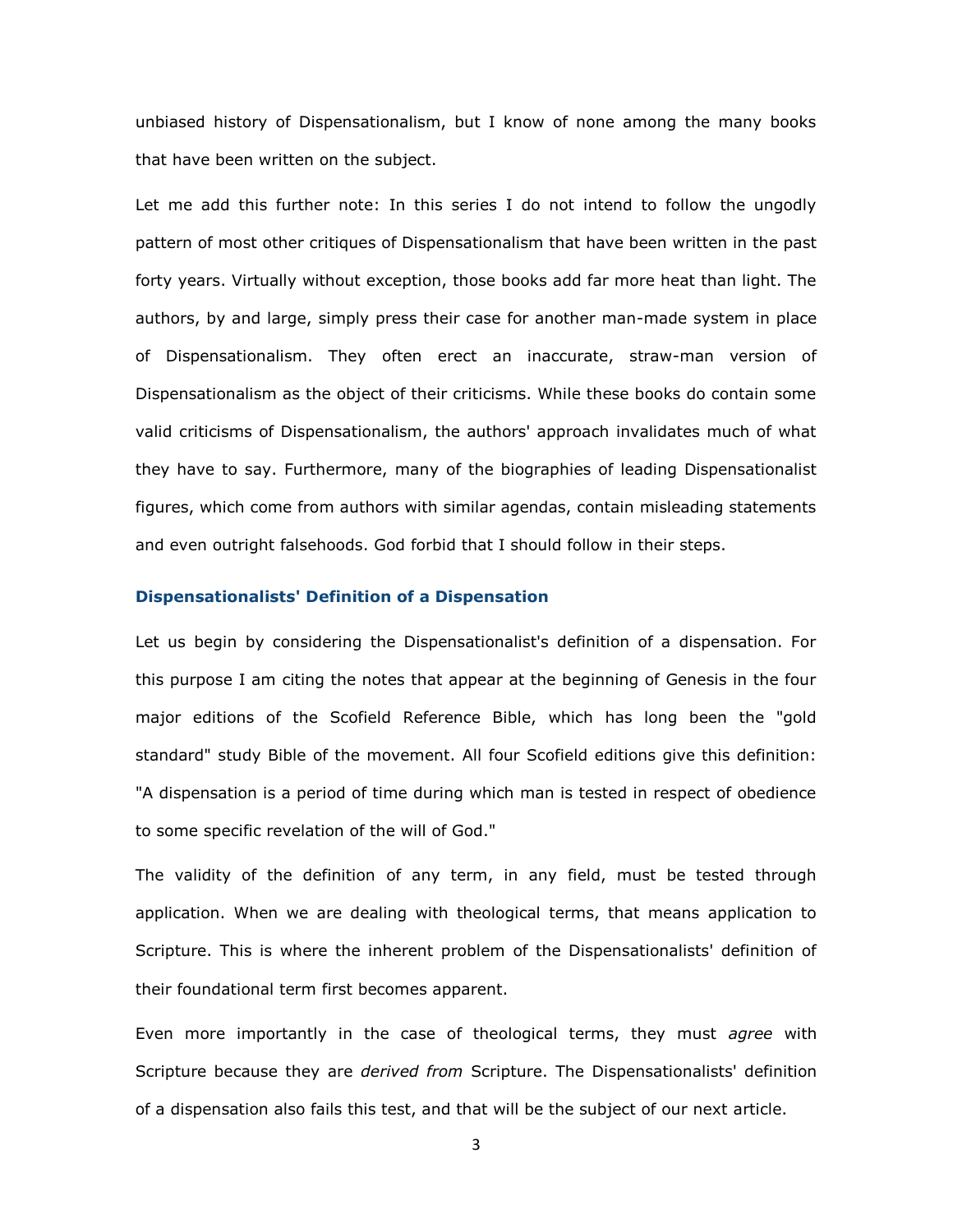#### **How Many Dispensations?**

The Scofield Reference Bible has, by far, done the most to promote acceptance of the Dispensationalist approach. The original Scofield Bible was published in 1909, and there have been three major revisions by different groups of editors, in 1917, 1967, and 1984. Millions of copies have been sold over the past one hundred years. Each of the four major editions of the Scofield Bible contains significant differences in the set of dispensations it defines as a way of dividing up the Bible.

But that is only the beginning. I have in my library numerous study Bibles, systematic theologies, commentaries, and study books by Dispensationalist teachers. Among them are men who use the definition cited above to delineate as few as three dispensations. Some have four. Some have six. Some have seven. Some have eight. Some have nine. Obviously, their applications of the definition of a dispensation don't agree with one another. Several of the men who define the same number of dispensations, don't agree on what those dispensations are, and what time periods they cover. I have before me two commentators who both define seven dispensations, but their two lists of the seven are significantly different. I have before me another pair of commentators who both define eight dispensations, but they disagree on what those eight dispensations are, and when they begin and end.

In one commentator's system, the "dispensation of the church age" — the one in which Dispensationalists say we are now living  $-$  is the third dispensation. In another commentator's system, it's the fourth dispensation. In yet another commentator's system it's the fifth dispensation. In another man's system, the church age is the sixth dispensation. And in yet another Dispensationalist commentator's system, the church age is the ninth dispensation.

In recent decades a view called Progressive Dispensationalism has developed. Progressive Dispensationalists, as the name implies, see dispensations as more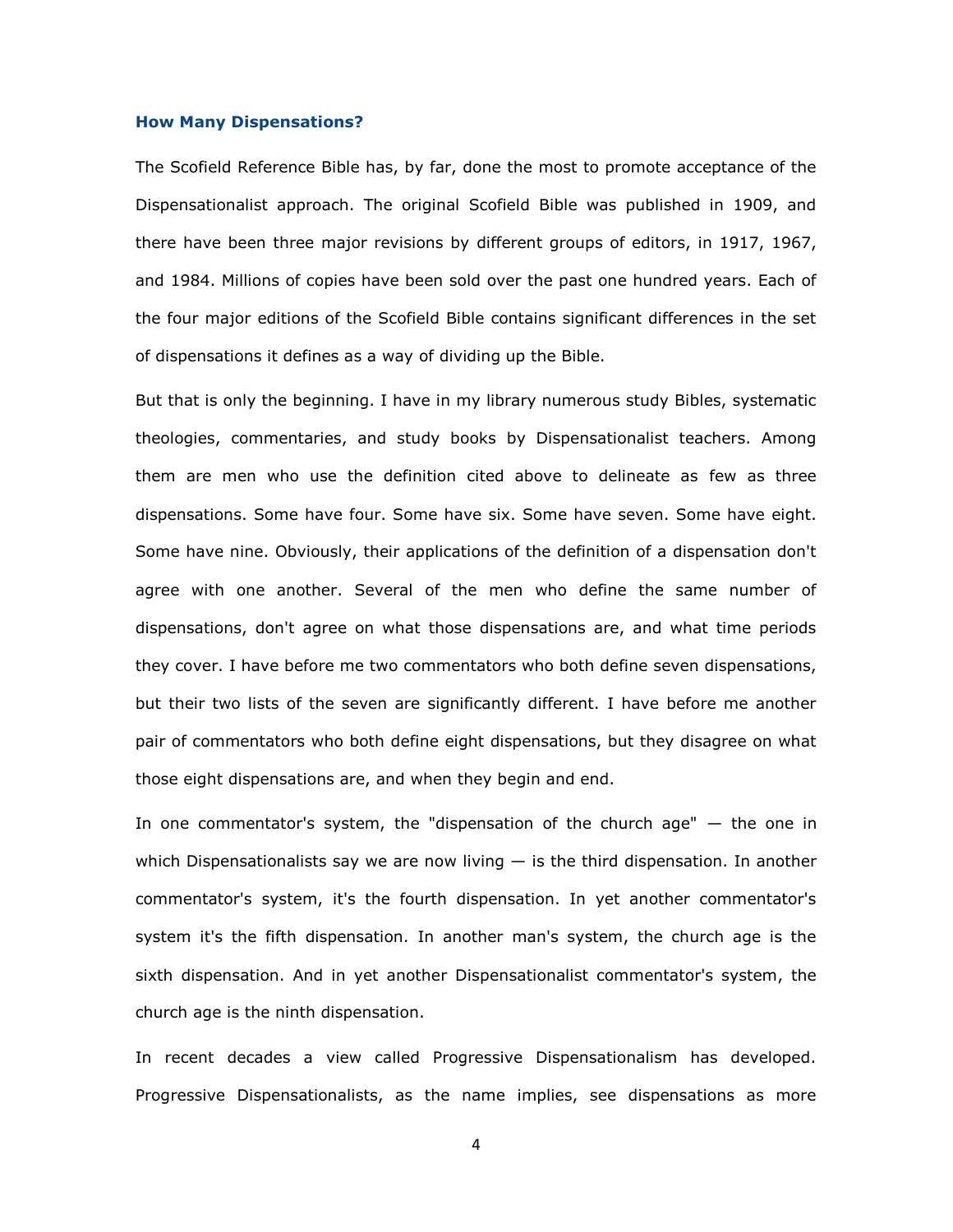progressive than sequential in nature. They also view various dispensations as more directly related to the Bible's clear teaching of an Old Covenant and a New Covenant. But Progressive Dispensationalists also disagree among themselves as to the number of dispensations, when they begin, and when (or in some cases if) they end.

### **A Fatal Flaw**

The widely varying applications of the man-made definition of a dispensation underscore this fact: Dispensationalism is a system of human thinking imposed upon God's Word, rather than a system of doctrine derived from it. That is a fatal flaw. Why? Because at its essence, any system that imposes human thinking *upon* the Bible puts human thinking *in authority over* the Bible.

Dispensationalism is not the only system that does this. There are many forms of Covenant Theology that also do this — especially forms of Covenant Theology that say that God is finished with Israel. (We'll have more to say about that later.) Also, the problem isn't limited to Protestants. Roman Catholicism does the same thing with its traditions. All of these systems, to a greater or lesser degree, put an interpretive lens or matrix between God's people and the Bible, and they require you to view and interpret the Bible through that man-made lens or matrix.

Dispensationalists' own definition of a dispensation fails the test of application. But as we noted above, there is an even more critical test: Our theological terms must *agree* with Scripture because they are *derived from* Scripture. As we shall see in our next article, Dispensationalists' definition also fails this test.

# **[Next: What is a Dispensation According to Scripture?](http://73011.netministry.com/apps/articles/default.asp?articleid=66756&columnid=6211)**

**tq0263**